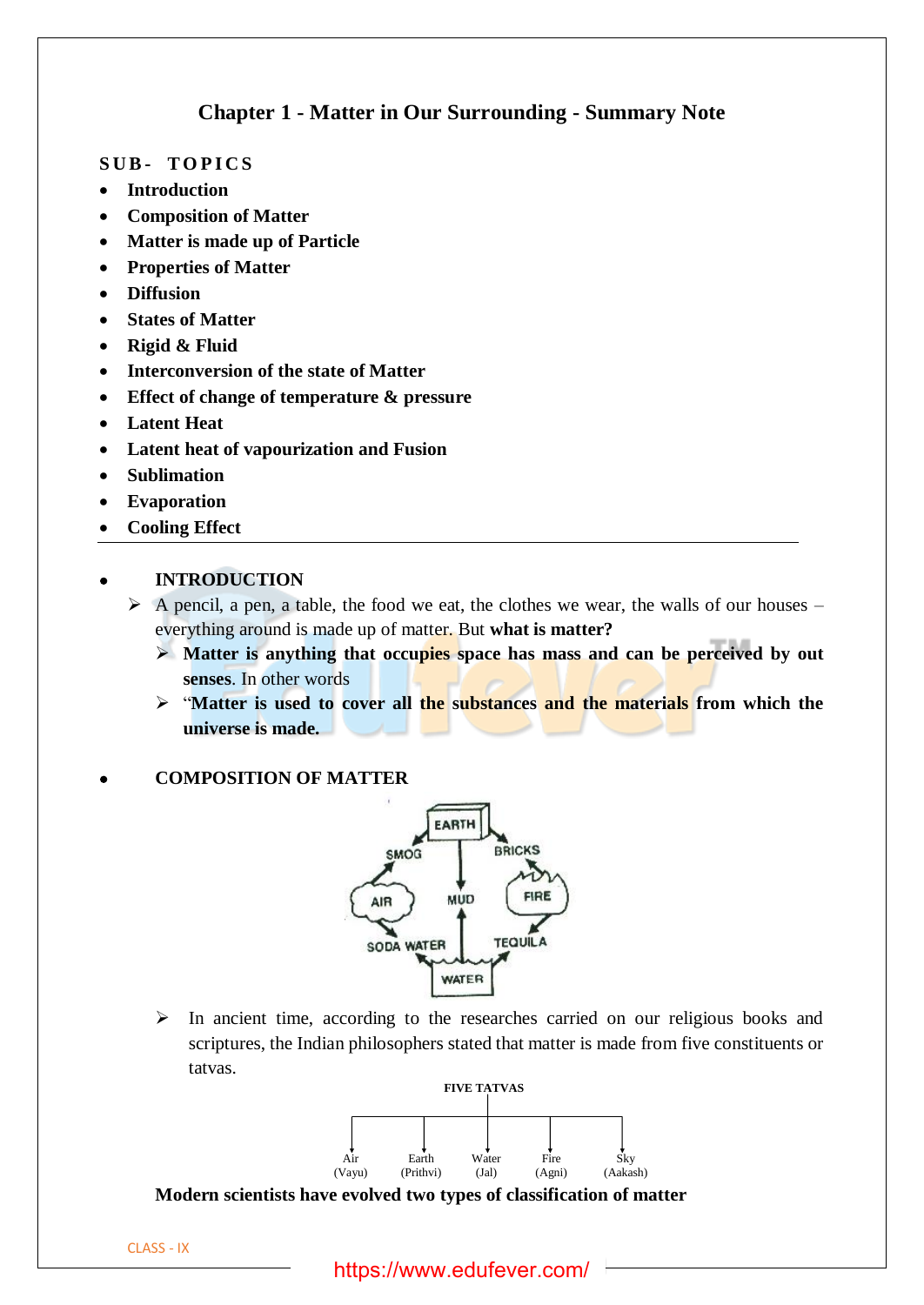| Illustrations -1: | In how many forms did the earlier Indian philosophers classify matter? |         |  |         |  |         |  |
|-------------------|------------------------------------------------------------------------|---------|--|---------|--|---------|--|
|                   | (A) 2                                                                  | $(B)$ 6 |  | $(C)$ 7 |  | $(1)$ 5 |  |
| <b>Solution:</b>  | D)                                                                     |         |  |         |  |         |  |

# • **MATTER IS MADE UP OF PARTICLES**

- ➢ Now that we have defined matter let us ask ourselves the question **What is matter made up of?**
- ➢ All matter comprises of very small particles.
- $\triangleright$  All matter can be broken up in a similar manner to get very small particles.
- $\triangleright$  Hence we now conclude that all matter is made up of small particles.



| Illustrations $-2$ : | Which of the following are matter? Chair, air, love, smell, hate, almonds, |
|----------------------|----------------------------------------------------------------------------|
|                      | thought, cold, cold-drink, smell of perfume.                               |
| <b>Solution:</b>     | chair, air, almond, cool drink                                             |

# • **PROPERTIES OF MATTER**

All matter consists of small particles of matter. These particles have some common characteristics. These characteristics are laid down in a theory called **Kinetic Theory of Matter.**

Stated very simply The Kinetic Theory of Matter States

- $\triangleright$  All matter comprises of small particles.
- $\triangleright$  These particles have space in between them.
- $\triangleright$  The particles are continuously moving.
- $\triangleright$  The particles attract each other.

#### **PARTICLES OF MATTER HAVE SPACE BETWEEN THEM**

- $\triangleright$  Matter is made up of small particles.
- $\triangleright$  These particles have small spaces between them.
- $\triangleright$  These spaces are invisible to the naked eye.
- ➢ But particles of other matter can get between these spaces without increase in volume.

#### **PARTICLES OF MATTER ARE CONTINUOUSLY MOVING**

- $\triangleright$  Particles present in matter move continuously.
- $\triangleright$  The particles of matter shown three types of motion.
- ➢ **Translatory Motion –** When particles move in straight lines, changing direction without loss of energy on colliding with another particle or the wall of the container, the motion is called **translatory motion**. Translatory motion is maximum in gases and the least in solids when compared to liquids.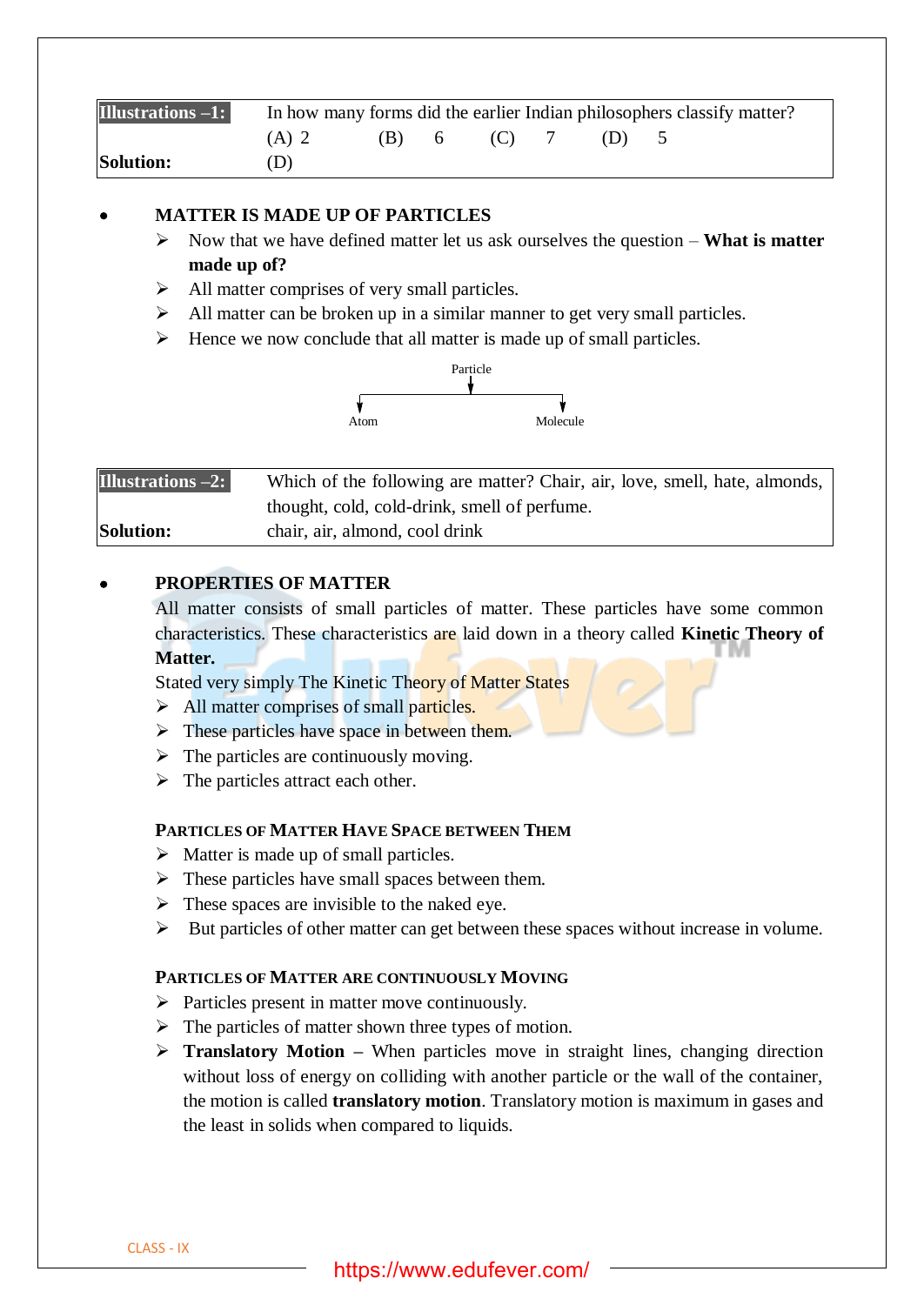- ➢ **Rotational Motion –** When particles move around their own axis, the motion is called rotational motion. This motion is similar to the rotation of earth around its axis. Rotational motion will be high in gases and in liquids.
- ➢ **Vibrational Motion** When particles have a to and fro motion about a mean position, the motion is called **Vibrational motion**. This motion is maximum in solids as the particles are held in a rigid structure.

# **PARTICLES OF MATTER ATTRACT EACH OTHER**

- $\triangleright$  The force with which they attract each other varies from matter to matter.
- $\triangleright$  In some kinds of matter (waste paper, matchstick) the force is small (as we can tear or break them easily).
- $\triangleright$  In other kinds of mater (iron nail) the force is large (as we cannot break the nail easily).

# • **DIFFUSION**

- ➢ *"The mixing and spreading out of a substance with another substance due to the movement or motion of its particles is called diffusion."*
- $\triangleright$  The diffusion of one substance into another substance goes on until a uniform mixture is formed. Let us take one example of it.
- $\triangleright$  Take one beaker which is full of water now put a crystal of potassium permanganate (purple colour) in water. Gradually you will see that purple colour crystal starts to diffuse or dissolve into water, after some time you see it becomes purple in colour.



# https://www.edufever.com/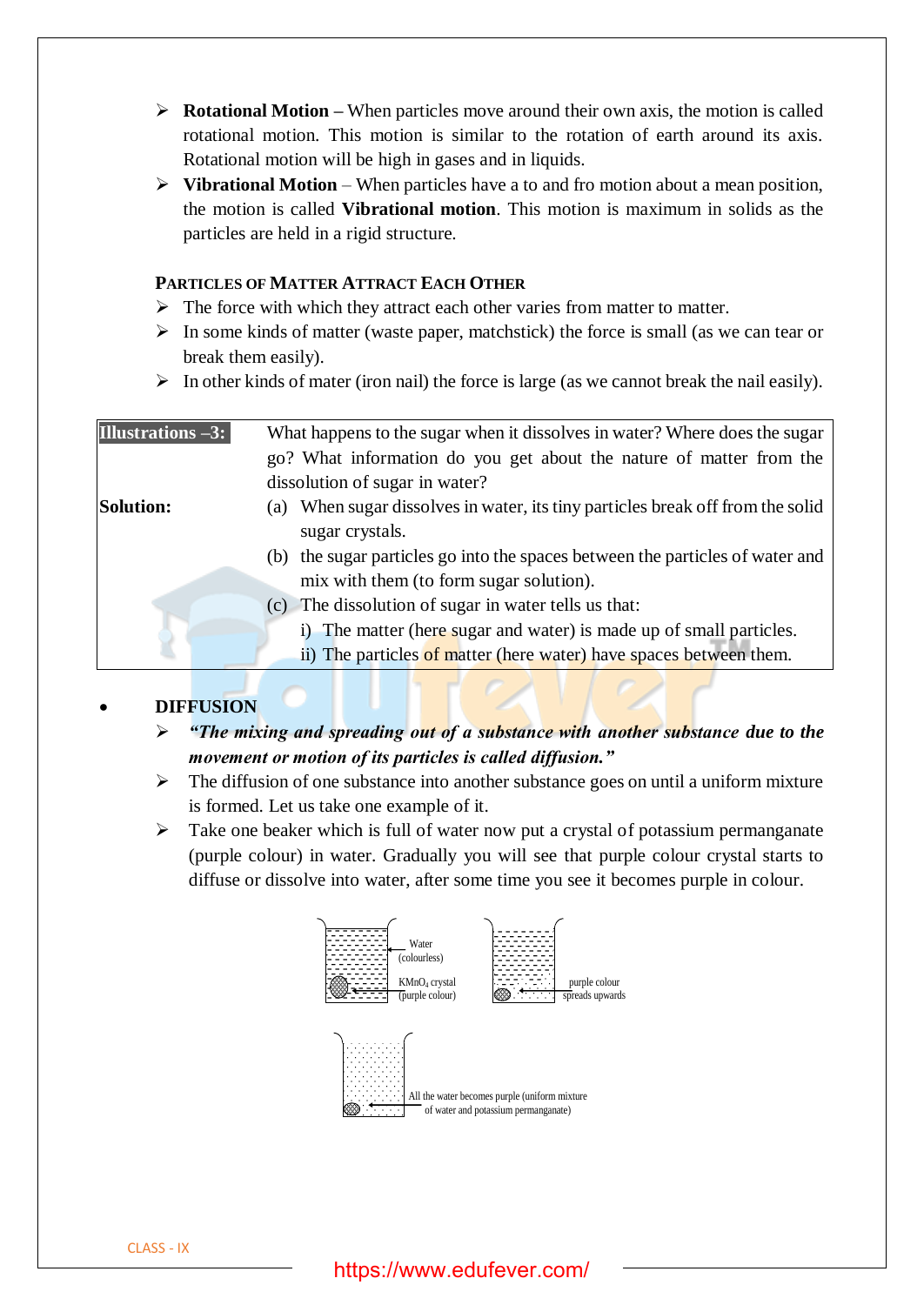## **DIFFUSION IN GASES**

 $\triangleright$  Diffusion in gases is very fast. This is because the particles in gases move very quickly in all directions.

# **Examples – 1:**

- $\triangleright$  The smell of food being cooked in the kitchen reaches us even from a considerable distance.
- $\triangleright$  The smell of hot sizzling food reaches us even when we are at a considerable distance but to get the smell of cold food, we have to go close to it.
- $\triangleright$  This is due to the fact that the rate of diffusion of hot gases (released by the hot sizzling food) is much faster than the rate of cold gases released by the cold food.

# **Example –2:**

- ➢ When someone opens a bottle of perfume in one corner of a room, its smell spreads in the whole room quickly.
- $\triangleright$  When the bottle of perfume is opened, then the liquid perfume quickly changes into vapour (or gas).
- $\triangleright$  The perfume vapours move very rapidly in all directions in air, mix with the air particles and hence spread with air in the whole room.

### **Example – 3:**

The leakage of cooking gas (LPG) in our homes is detected due to the diffusion of a strong smelling substance (ethyl mercaptan) present in the cooking gas, into air.

## **DIFFUSION IN LIQUIDS**

 $\triangleright$  Diffusion in liquids is slower than that in gases. This is because the particles in liquids move slower as compared to the particles in gases.

## **SOLID IN LIQUID**

 $\triangleright$  If a crystal of potassium permanganate is placed at the bottom of water in a beaker, then the purple colour of potassium permanganate spreads into the whole water, slowly.

## **LIQUID IN LIQUID :**

- $\triangleright$  If a drop of ink is put into a beaker of water, then the colour of ink spreads into the whole water of the beaker.
- $\triangleright$  The spreading of ink in water, on its own, is due to the diffusion of ink particles into water.
- *The gases like carbon dioxide and oxygen are essential for the survival of aquatic plants and animals. The carbon dioxide gas and oxygen gas present in air (or atmosphere) diffuse into water (of ponds, lakes, rivers and sea), and dissolve in it. The aquatic plants use the dissolved carbon dioxide for preparing food by photosynthesis and aquantic animals use the dissolved oxygen of water for breathing*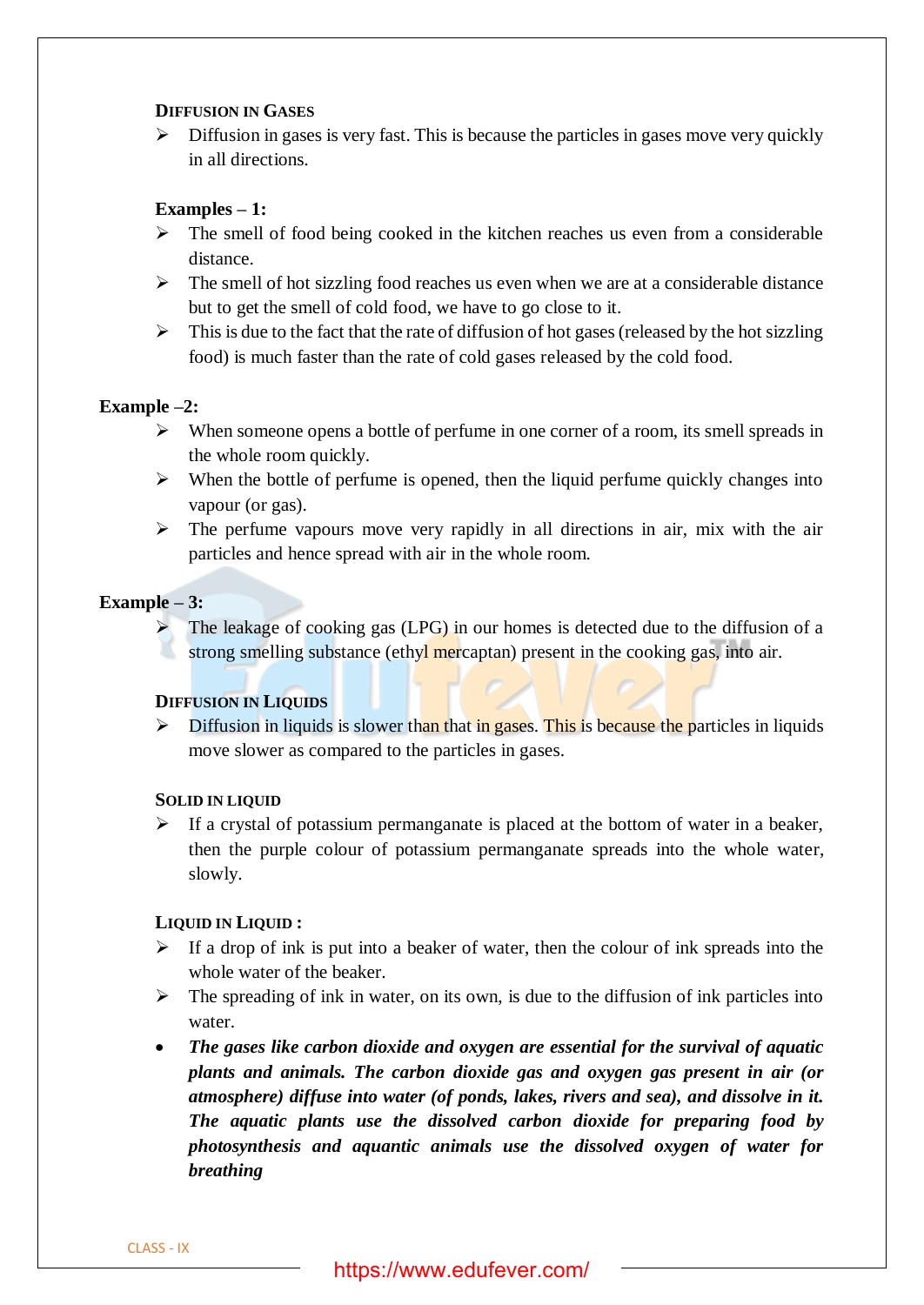## **DIFFUSION IN SOLIDS**

 $\triangleright$  Diffusion in solids is a very, very slow process.

## **Example :**

- $\triangleright$  If we write something on a blackboard and leave it uncleaned for a considerable period of time (say, at least 10 to 15 days), we will find that it becomes quite difficult to clean the blackboard afterwards. This is due to the fact that some of the particles of chalk have diffused into the surface of backboard.
- ➢ If two metal blocks are bound together tightly and kept undisturbed for a few years, then the particles of one metal are found to have diffused into the other metal.

Gases diffuses very rapidly. The rate of diffusion of a gas varies inversely as the square root of its density.

### **Force of Attraction (or Cohesion)**

- $\triangleright$  There is some force of attraction between the particles of the matter which bind them together. This force of attraction between the particles of same substance is known as force of attraction (or cohesion).
- $\triangleright$  In general, the force of attraction is maximum in the particles of solid matter and minimum in the particles of gaseous matter.

| <b>Illustrations –4: [</b> |      |      |                        |  | Find the rate of diffusion in various state of matter that is solid, gas, liquid |  |
|----------------------------|------|------|------------------------|--|----------------------------------------------------------------------------------|--|
| <b>Solution:</b>           |      |      | Solid < Liquid < Gases |  |                                                                                  |  |
|                            | Slow | fast | very fast              |  |                                                                                  |  |
|                            |      |      |                        |  |                                                                                  |  |

## • **STATES OF MATTER**



- ➢ **Solids** have a definite shape and volume. They are harder than liquid and gases.
- ➢ **Liquids** have a definite volume but no definite shape. They take the shape of the container in which they are kept.
- ➢ **Gases** have no definite shape or volume. They occupy the entire space available to them and take the shape of the container in which they are stored.
- ➢ **Plasma** state is a fused and ionic state of matter that is present at very high temperatures (like the core of the sun, stars). The fused ionic mass is neutral as it consists of positive ions and a pool of electrons. Approximately 99% of the universe is a fused ionic mass.

CLASS - IX

# https://www.edufever.com/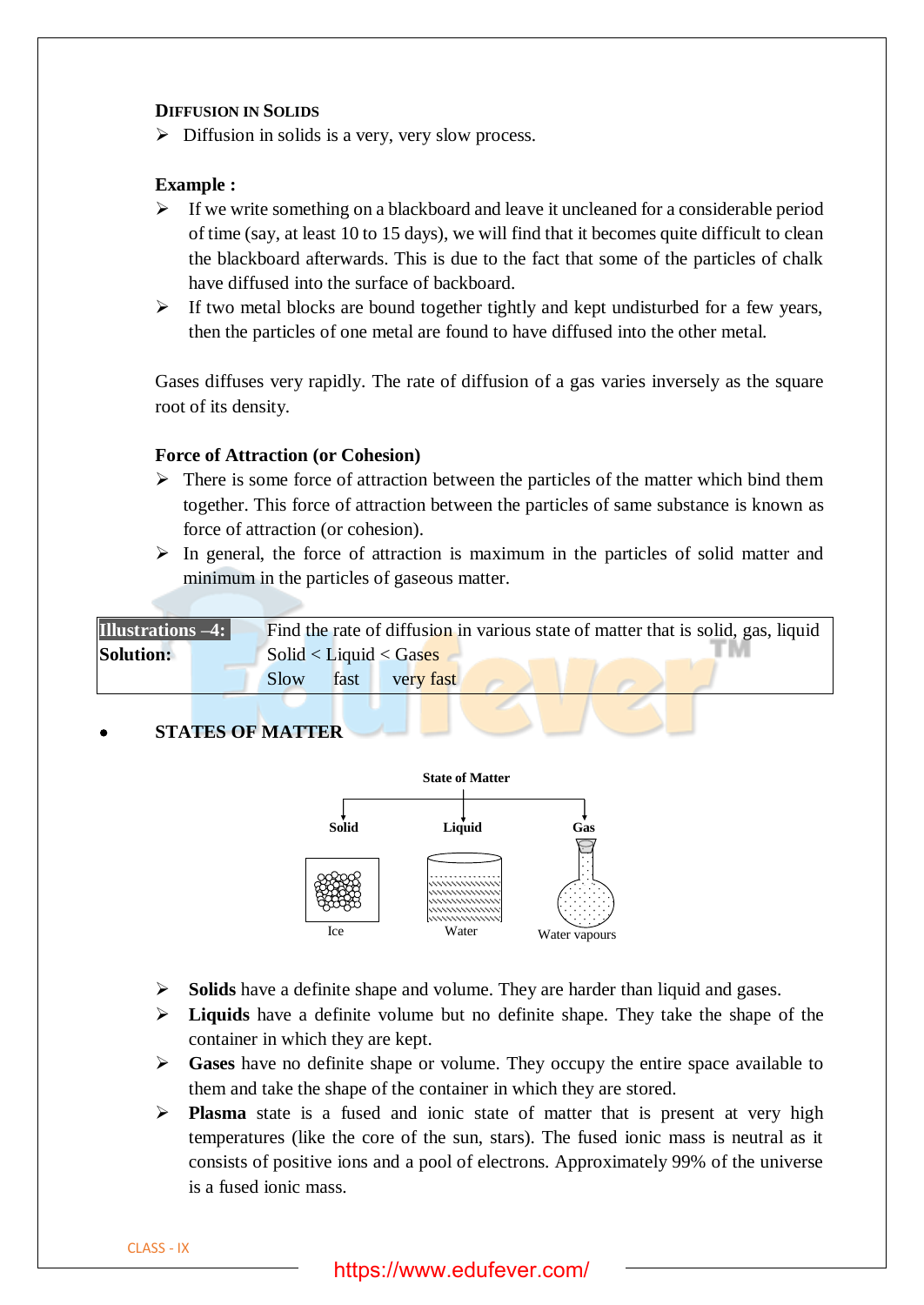| S.No. | <b>Solid</b>                | Liquid                     | Gas                          |  |
|-------|-----------------------------|----------------------------|------------------------------|--|
| 1.    | Solids have fixed shape and | Liquids have fixed volume  | Gases<br>have<br>fixed<br>no |  |
|       | definite volume             | but no definite shape.     | volume and shape.            |  |
| 2.    | Solids have high density    | Liquids have high density  | Gases have low density.      |  |
|       |                             | but less than solids.      |                              |  |
| 3.    | Solids show only slight     | Liquids<br>show<br>slight  | Gases expand considerably    |  |
|       | expansion on heating.       | expansion on heating but   | on heating.                  |  |
|       |                             | more than solids.          |                              |  |
| 4.    | They have slight or no      | They have<br>slight        | They<br>have<br>high         |  |
|       | compressibility.            | compressibility but more   | compressibility.             |  |
|       |                             | than solids.               |                              |  |
| 5.    | Solids do not flow.         | Liquids generally flow     | Gases flow freely.           |  |
|       |                             | easily.                    |                              |  |
| 6.    | They have their melting     | They have their melting    | They have their melting      |  |
|       | and boiling points above    | point<br>below<br>room     | and boiling points both      |  |
|       | room temperature.           | temperature.               | below room temperature.      |  |
| 7.    | Intermolecular forces are   | Intermolecular forces are  | Intermolecular forces are    |  |
|       | very strong and constituent | strong enough to keep the  | very weak and the particles  |  |
|       | particles<br>closely<br>are | particles together but not | are free to move.            |  |
|       | packed.                     | strong enough to keep them |                              |  |
|       |                             | in fixed positions.        |                              |  |
|       |                             |                            |                              |  |
|       |                             |                            |                              |  |

# **Comparison of Some Important Characteristics of Solids, Liquid and Gas**

| <b>Illustrations -5:</b> |         | (a) Give two reasons for saying that wood is a solid.                       |
|--------------------------|---------|-----------------------------------------------------------------------------|
|                          |         | (b) 'A substance has a definite volume but no definite shape'. State        |
|                          |         | whether this substance is a solid, a liquid or a gas.                       |
|                          | (c)     | Name the physical state of matter which can be easily compressed.           |
|                          |         | (d) 'A substance has a definite shape as well as a definite volume'. Which  |
|                          |         | physical state is represented by this statement?                            |
|                          |         | (e) A substance has neither a fixed shape nor a fixed volume. State whether |
|                          |         | it is a solid, a liquid or a gas.                                           |
|                          | (f)     | Give two reasons to justify that:                                           |
|                          |         | i) Water is a liquid at room temp.                                          |
|                          |         | ii) An iron almirah is a solid.                                             |
| <b>Solution:</b>         | a)      | Wood has (i) fixed shape, and (ii) fixed volume                             |
|                          | b)      | Liquid                                                                      |
|                          | C)      | Gas                                                                         |
|                          | $\rm d$ | Solid                                                                       |
|                          | e)      | Gas                                                                         |
|                          | f)      | i) Fixed volume but no fixed shape                                          |
|                          |         | ii) Fixed shape and fixed volume.                                           |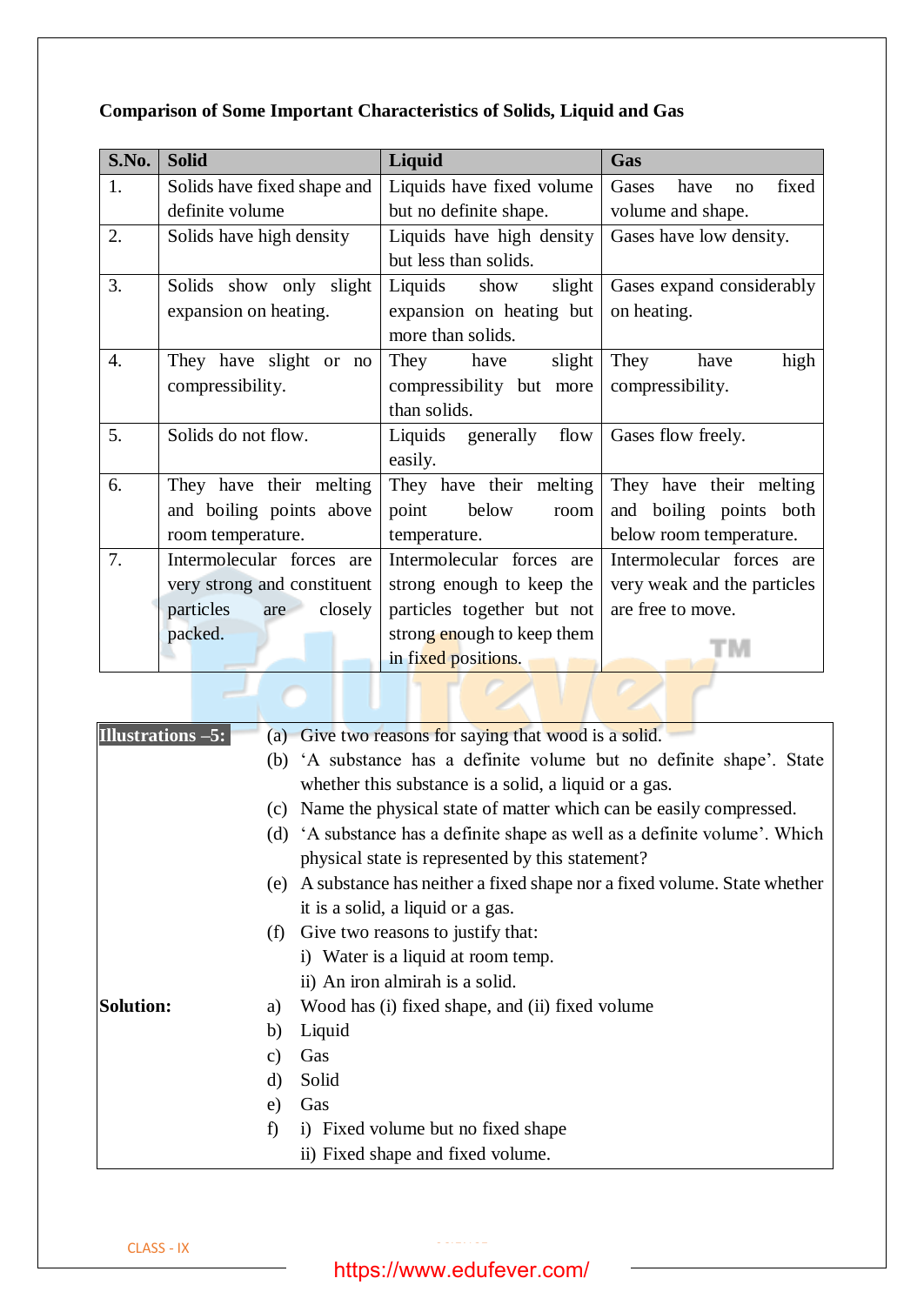# • **RIGID AND FLUID**

- ➢ Rigid means 'unbending' or 'inflexible'. A stone is rigid because it is unbending or inflexible. Fluid means 'a material which can flow easily' and requires a vessel (or container) to keep it.
- ➢ A solid is a rigid form of matter. Due to their rigidity, solids have a tendency to maintain their shape when subjected to outside force. Thus, the main identifying characteristic of solids is their rigidity. Solids do not require a container to keep them. A brick and a log of wood are two common solids.
- $\triangleright$  A liquid is a fluid form of matter which occupies the lower part of the container. Being fluids, liquids require a container to keep them. A liquid has a well-defined surface, so a liquid can be kept in an open container. The liquid will not escape from the open container by itself. Water and milk are two common liquids around us.
- $\triangleright$  A gas is a fluid from of matter which fills the whole container in which it is kept. Being fluids, gases also require a container to keep them. A gas does not have a free surface, so a gas has to be kept in a closed container. A gas will escape if kept in an open container. **This is why gases are usually kept in air-tight gas cylinders.** For example, cooking gas (LPG) is kept in air-tight metal cylinders. From this discussion we conclude that both, liquids and gases are known as fluids. Characteristic of liquids and gases of 'flowing' easily is called 'fluidity'. Due to fluidity, liquids and gases change their shapes readily when subjected to outside force.

**Illustrations –6:** Which of the following is rigid form of matter (A) alcohol (B) ether (C) love (D) pen **Solution:** ether and alcohol

## • **INTER CONVERSION OF THE STATE OF MATTER**

Changing temperature, pressure or both can change matter from one physical state to another.

**Changing a solid to a liquid is called melting.**

**Changing a liquid to solid is called solidification.**

**Changing a liquid to gas is called vaporization.**

**Changing a gas to liquid is called condensation.**

**Changing a solid to gas directly is called sublimation.**

**Note:** While pressure will not have an effect to change the physical state of a solid but increasing pressure in a gas can bring the particles closer together so as to liquefy the gas. Decreasing pressure over the surface of a liquid helps in vaporizing a liquid.

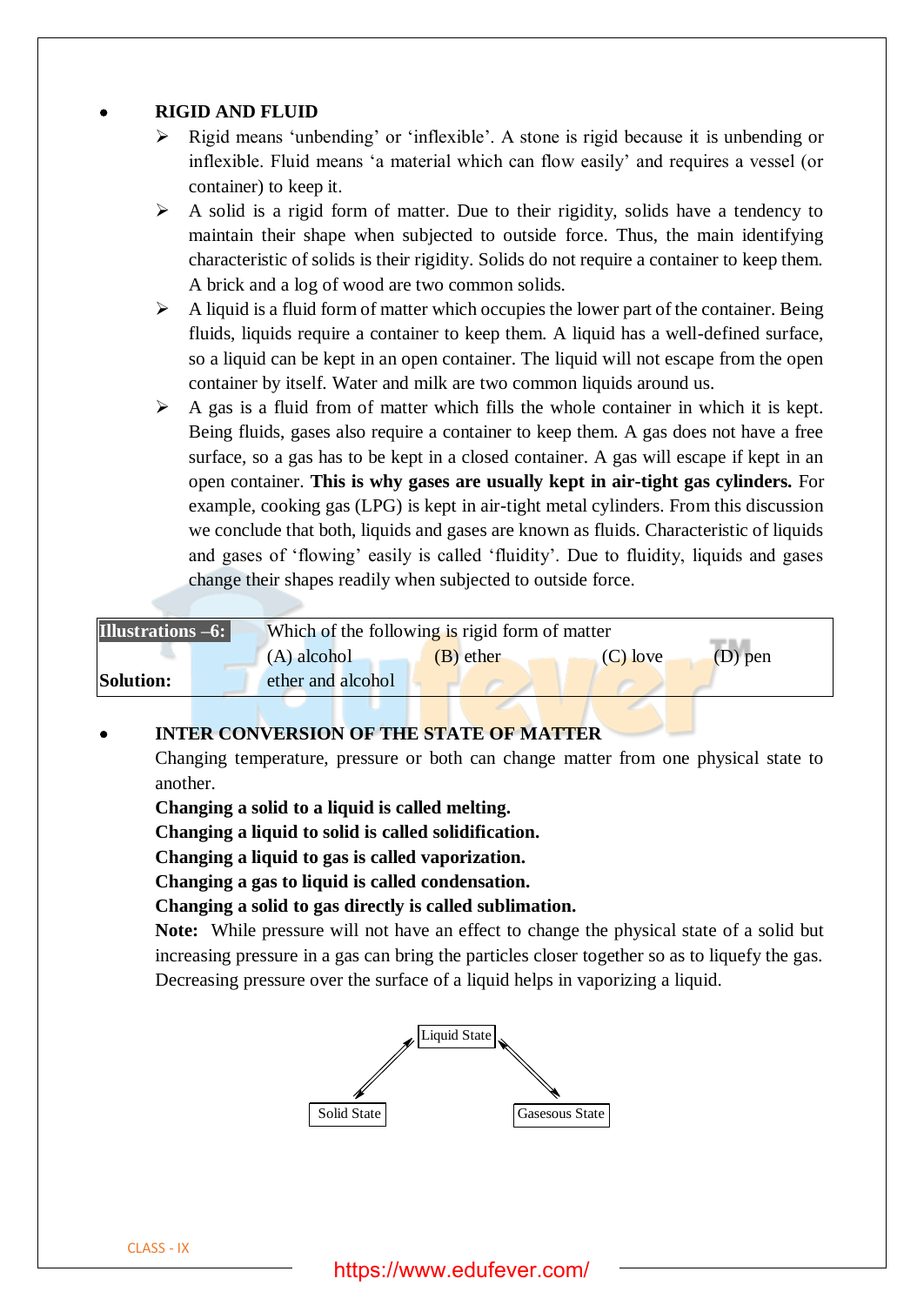

*Effect of temperature on the physical state of a substance*

| Illustrations -7: | Which of the following factors are responsible for the change in state of |
|-------------------|---------------------------------------------------------------------------|
|                   | solid carbon dioxide when kept exposed to air?                            |
|                   | Increase in pressure<br>(a)                                               |
|                   | (b) Decrease in pressure                                                  |
|                   | (c) Increase in temperature                                               |
|                   | (d) Decrease in temperature                                               |
| <b>Solution:</b>  | (a) Decrease in pressure; Increase in temperature                         |
|                   |                                                                           |

## • **EFFECT OF CHANGE OF TEMPERATURE AND PRESSURE**

We can change the physical state of matter in two ways:—

- i) By changing the temperature
- ii) By changing the pressure
- $\triangleright$  By increasing the temperature, a solid can be converted into liquid state; and liquid can be converted into gaseous state and by decreasing the temperature is vice-versa.

## **MELTING (FUSION)**

- ➢ The process in which a solid substance changes into a liquid on heating is called **melting** (or **fusion**).
- $\triangleright$  The point of temperature at which solid melts and changes into a liquid at atmospheric pressure is called melting of the substance.
- ➢ When a solid substance is heated the heat energy makes its particles vibrate more vigorously. At the melting point the particles of a solid have sufficient kinetic energy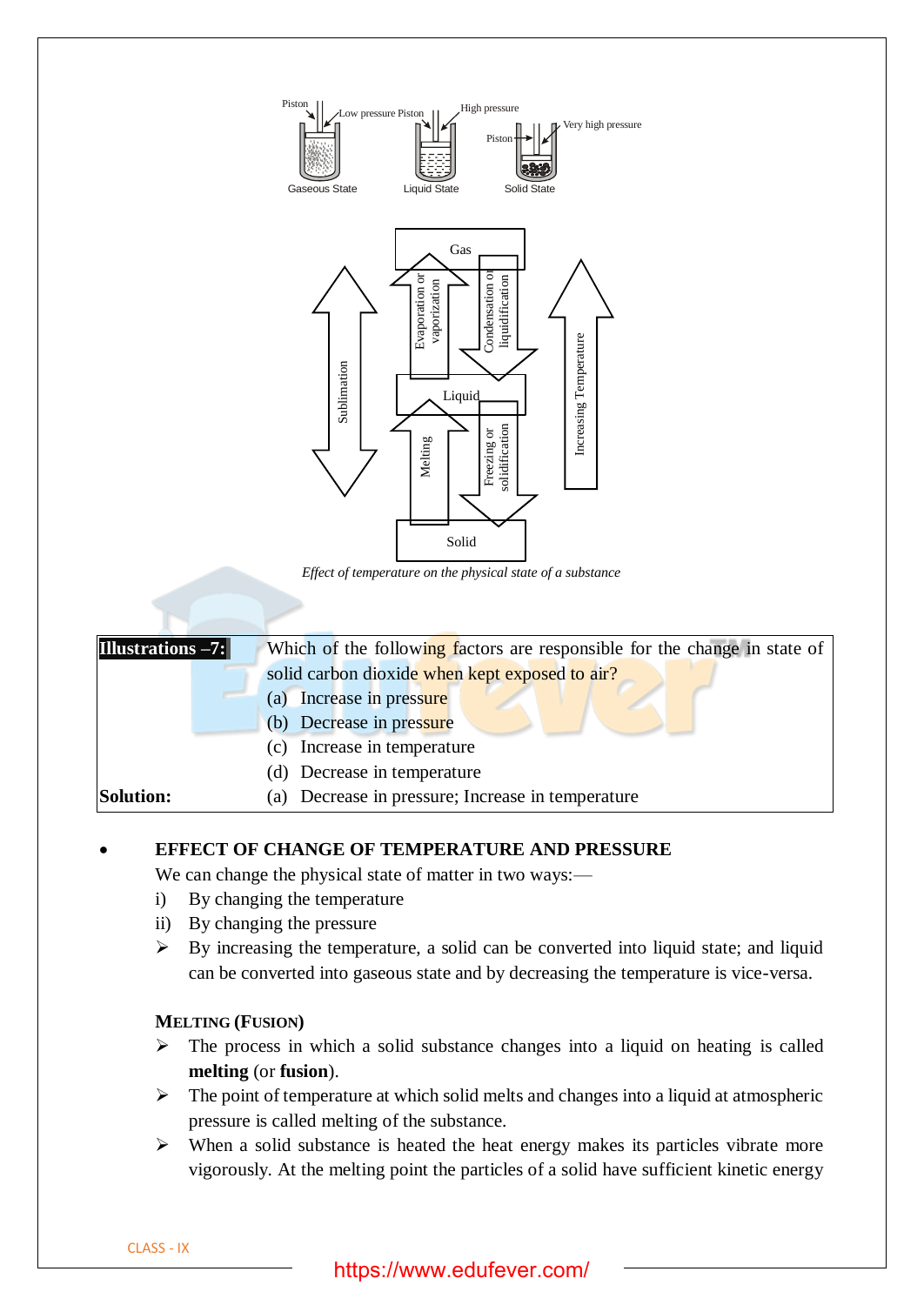to overcome the strong forces of attraction holding them in fixed positions and break to form small groups of particles. And the solid melts to form a liquid.

 $\triangleright$  Higher the melting point of a solid substance, greater will be the force of attraction between its particles. For example, the melting point of iron metal is very high  $(1535^{\circ}C)$  which tells us that the force of attraction between the particles of iron is very strong.

## **BOILING (VAPORISATION)**

- $\triangleright$  The process in which a liquid substance changes into a gas rapidly on heating is called boiling
- $\triangleright$  The point of temperature at which a liquid boils and changes rapidly into a gas atmospheric pressure is known as boiling point of a liquid.

# **CONDENSATION**

- $\triangleright$  The process of changing a gas (or vapour) to a liquid by cooling is called condensation where a gas is cooled enough.
- ➢ So, when steam (or water vapour) changes into water on cooling, it is called condensation of steam (or condensation of water vapour).
- $\triangleright$  It is the reverse of vaporization. (Boiling)

## **FREEZING**

- The process of changing a liquid (solidification) into a solid by cooling is called freezing.
- $\triangleright$  When a liquid is cooled, its particles lose energy due to which they move slowly.
- $\triangleright$  If the liquid is cooled enough (upto freezing point) its each particle stops moving and vibrates about a fixed position. At this stage the liquid freezes and becomes a solid.
- $\triangleright$  Freezing is the reverse of melting.
- $\triangleright$  Freezing means solidification from above discussion, we conclude that state of matter can be changed by changing the temperature.



# **EFFECT OF CHANGE IN PRESSURE ON THE STATE OF MATTER**

- ➢ Matter consists of small particles separated by small distances.
- $\triangleright$  In the solid state the inter particle distances are very small.
- $\triangleright$  In the liquid state the inter particles distances are a little more than in solids.
- $\triangleright$  In the gaseous state the inter particle distances are he largest when compared to liquids or solids.
- $\triangleright$  It can thus be seen that when pressure is exerted on matter, the effect of the pressure on solids will be negligible as the particles are very close together.
- $\triangleright$  The effect of pressure in liquids will be small.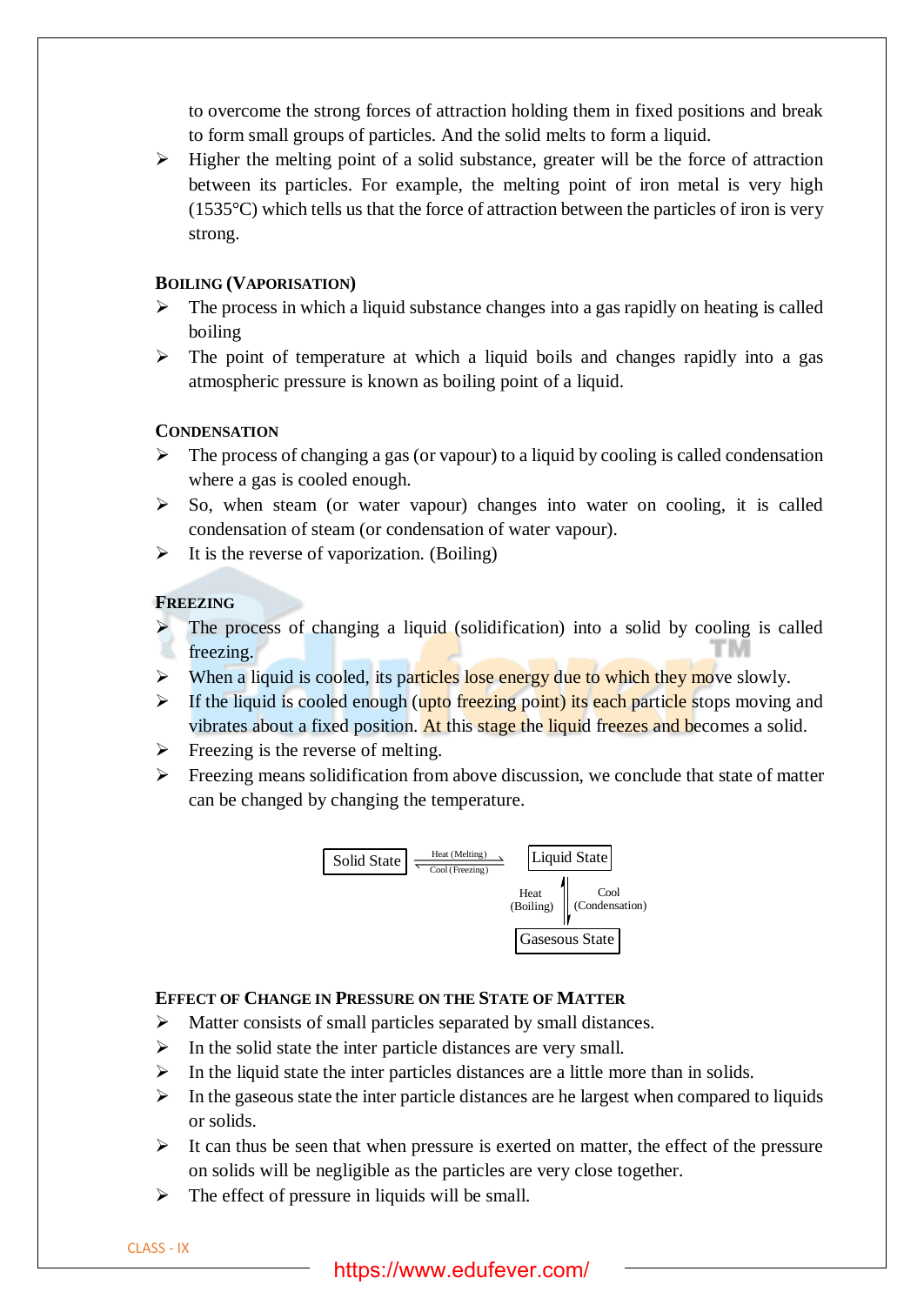- $\triangleright$  The effect of pressure on gases will be the largest as the inter particle distances are large.
- ➢ Thus, when ever pressure is exerted on gases, the particles move closer together.
- $\triangleright$  As the particles move closer together, the attractive forces between the particles increases.
- $\triangleright$  This increase in attractive forces helps in the change of state of the gas. If the pressure exerted is sufficiently large he attractive forces increase to such an extent that the physical state changes from gaseous to liquid.
- ➢ The reverse can be expected to happen if the pressure on a gas is deceased.

| <b>Illustrations -8:</b> | <b>Define melting process</b>                                              |
|--------------------------|----------------------------------------------------------------------------|
| Solution:                | The process in which a solid substance changes into a liquid on heating is |
|                          | called <b>melting</b> .                                                    |

# • **LATENT HEAT**

• **Heat which required by substance to change its state without rise of its temperature**. It is called **latent** heat **(hidden** heat) because it becomes hidden in the substance undergoing the change of state and does not show its presence by raising the temperature.

• **"***the latent heat is that heat which is used up in overcoming the force of attraction between the particles of substance during the change of state. It does not increase the kinetic energy of the particle of the substance. And since there is no rise in temperature of the substance."*

| <b>Illustrations -9:</b> | What is the latent heat of fusion of ice |
|--------------------------|------------------------------------------|
| <b>Solution:</b>         | $3.34 \times 10^5$ j/kg                  |

# • **LATENT HEAT OF VAPOURIZATION AND FUSION**

There are two types of latent heat:

- i) Latent heat of fusion
- ii) Latent heat of vaporization

# **LATENT HEAT OF VAPORISATION**

- The amount of heat in Joules which is required to convert unit mass or 1 kg liquid in vapours form without rise in temperature is known as latent heat of vaporization.
- It has been found by experiments that  $22.5 \times 10^5$  joules of heat is required to change 1 kilogram of water (at its boiling point, 100°C) to steam at the same temperature of 100°C. so, the latent heat of vaporization of water is  $22.5 \times 10^5$  joules per kilogram (or  $22.5 \times 10^5$  J/kg).
- *"If the liquid freezes to form a solid and steam condenses to form water, an equal amount of latent heat of fusion and vaporization respectively will be given out by the substance."*
- *Different substances have different Latent Heat of vaporization.*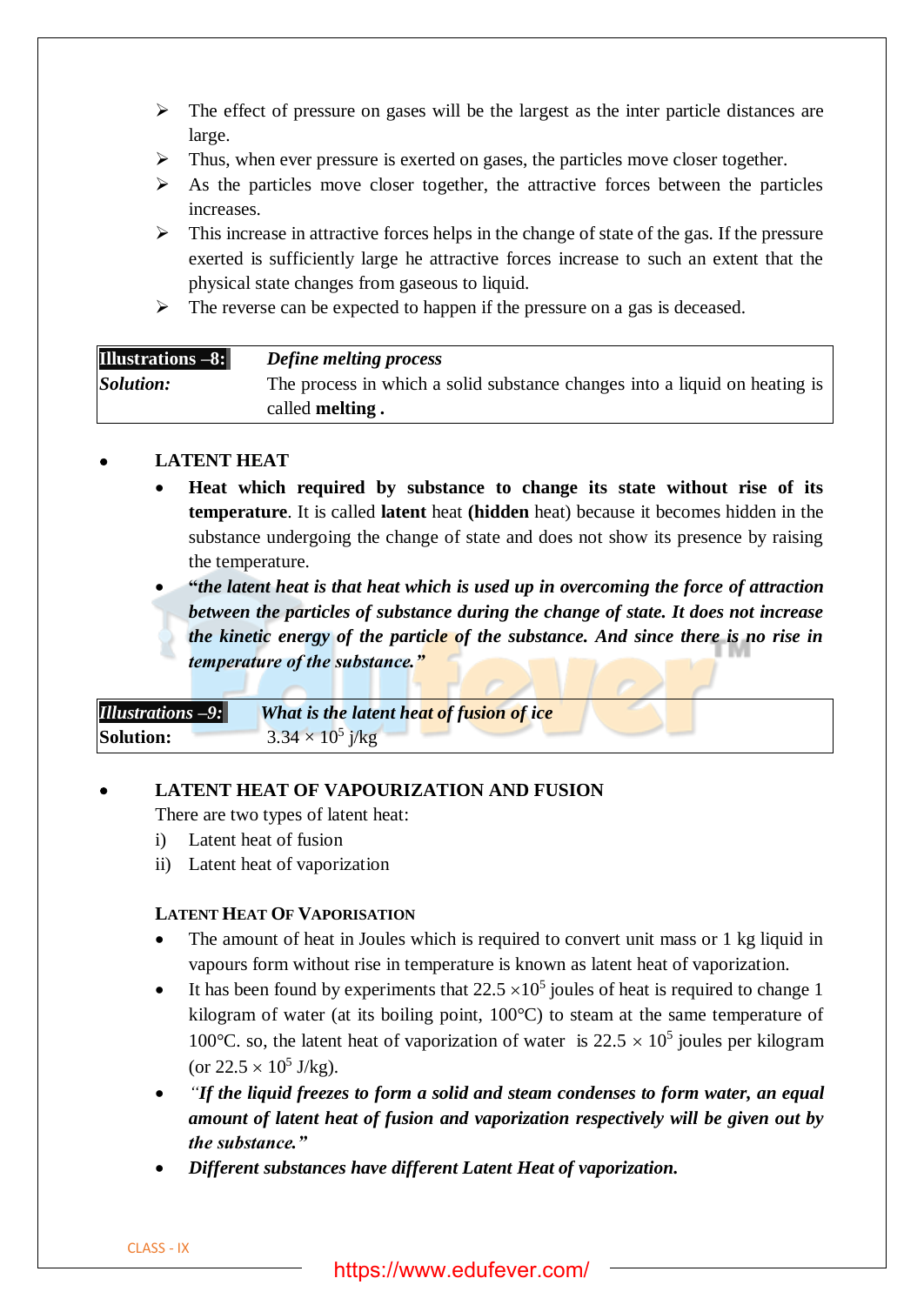## **LATENT HEAT OF FUSION (SOLID TO LIQUID)**

It is quantity of heat in Joules which is required to convert unit mass or 1 kg solid into liquid form without rise in temperature.

It has been found by experiments that  $3.34 \times 10^5$  J of heat is required to convert 1 kg of ice in water at same temperature (0°C).

So, latent heat of fusion of ice is  $3.34 \times 10^5$  J/Kg.

Different substances have different **Latent Heat of Fusion**.

**Illustration : 10** Why the temperature of melting ice does not rise even though heat is being supplied continuously. **Solution:** Ice is a solid substance, so the particles of ice attract one another with strong forces. These forces of attraction hold the particles closely packed in solid ice. The heat which we supply to ice during melting is all used up to overcome the forces of attraction between ice particles so that they become somewhat loose and form liquid water. This heat does not increase the kinetic energy of particles and hence no rise in temperature takes place during the melting of ice. But when all the ice has melted to form water, further heating increases the kinetic energy of water particles due to which the temperature of water starts rising sharply.

# • **SUBLIMATION**

*"The changing of a solid directly into vapours on heating, and of vapours into solid on cooling is known as sublimation."*

- **Heating** Solid  $\frac{\text{Heating}}{\text{Cooling}}$  Vapour(or Gas)
	- $\triangleright$  The common substance which undergo sublimation are : Ammonium chloride, Iodine, Comphor, Naphthalene and Anthracene etc.
	- $\triangleright$  Another example of sublimation is provided by solid carbon dioxide (which is commonly known as dry ice).

➢ *Solid carbon dioxide (or dry ice) sublimes to form carbon dioxide gas.*

**Illustration – 11:** (a) Which of the following solids undergo sublimation upon heating: (i) Sugar (ii)Urea (iii) Ice (iv) Camphor (v) Sodium chloride (vi) Iodine?

- (b) What happens to the heat energy supplied when a solid has already melted?
- (c) The melting point of a substance is below the room temperature. Predict its physical state.
- (d) Is it proper to regard the gaseous state of ammonia as vapours?
- (e) What is the name of the process in which a solid directly changes into a gas?
- (f) Which of the following energy is absorbed during change of state of a substance?
	- (i) Specific heat (ii) Latent heat (iii) Heat of solution.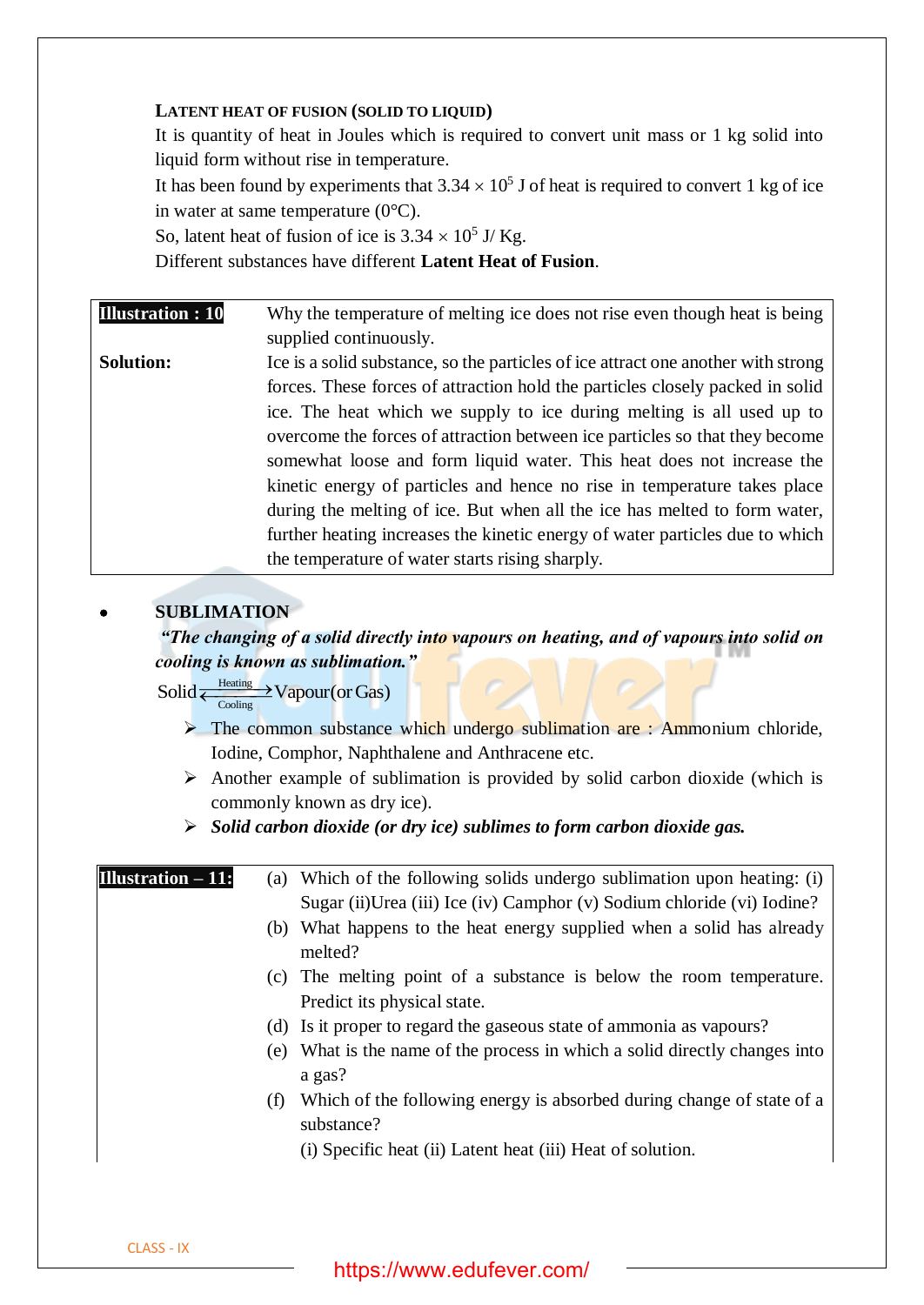|                  | (g) Name one common substance which can undergo a change in state<br>upon heating or cooling. |
|------------------|-----------------------------------------------------------------------------------------------|
| <b>Solution:</b> | (a) Camphor and iodine                                                                        |
|                  | (b) It is converted into latent heat of fusion                                                |
|                  | $(c)$ It is a liquid.                                                                         |
|                  | (d) No, it is not                                                                             |
|                  | (e) It is called sublimation                                                                  |
|                  | Latent heat                                                                                   |

(g) Water

# • **EVAPORATION**

- ➢ **Evaporation** is the phenomenon in which a liquid changes to gaseous state below its boiling point.
- ➢ Water molecules are attracted by other water molecules in all directions.
- $\triangleright$  But at the surface of water, the water molecules are pulled only inward that is below the surface of water.

**Note:** Evaporation is a phenomenon that theoretically takes place in all liquids. But in general when we say evaporation we mean evaporation of water.

**Vapour:** A substance that can exist in the gaseous state at a temperature at which normally it is a solid or liquid is called vapour.

Examples of solids that can exist as vapour: camphor, naphthalene

## **Factors Affecting Evaporation**

## **Evaporation depends on temperature, surface area and weather conditions**

- a) Evaporation increases if the surface area of the water is large as the number of water molecules at the surface increases. This increases the probability of more water molecules breaking free on acquiring sufficient kinetic energy.
- b) Evaporation is more as the temperature approaches the boiling point of water. As the temperature increases the kinetic energy of the molecules increases. This decreases the extra kinetic energy the surface molecules require to break free or evaporate. So evaporation increases.
- c) In highly humid weather, evaporation decreases, as the air is highly-saturated with water molecules.
- d) As evaporation takes place, the air immediately above the surface of the water becomes saturated with water molecules.

| <b>Illustration</b> $-12$ : | How does evaporation depend upon temperature and surface area?           |
|-----------------------------|--------------------------------------------------------------------------|
| <b>Solution:</b>            | When we increase the temperature and surface area evaporation increases. |